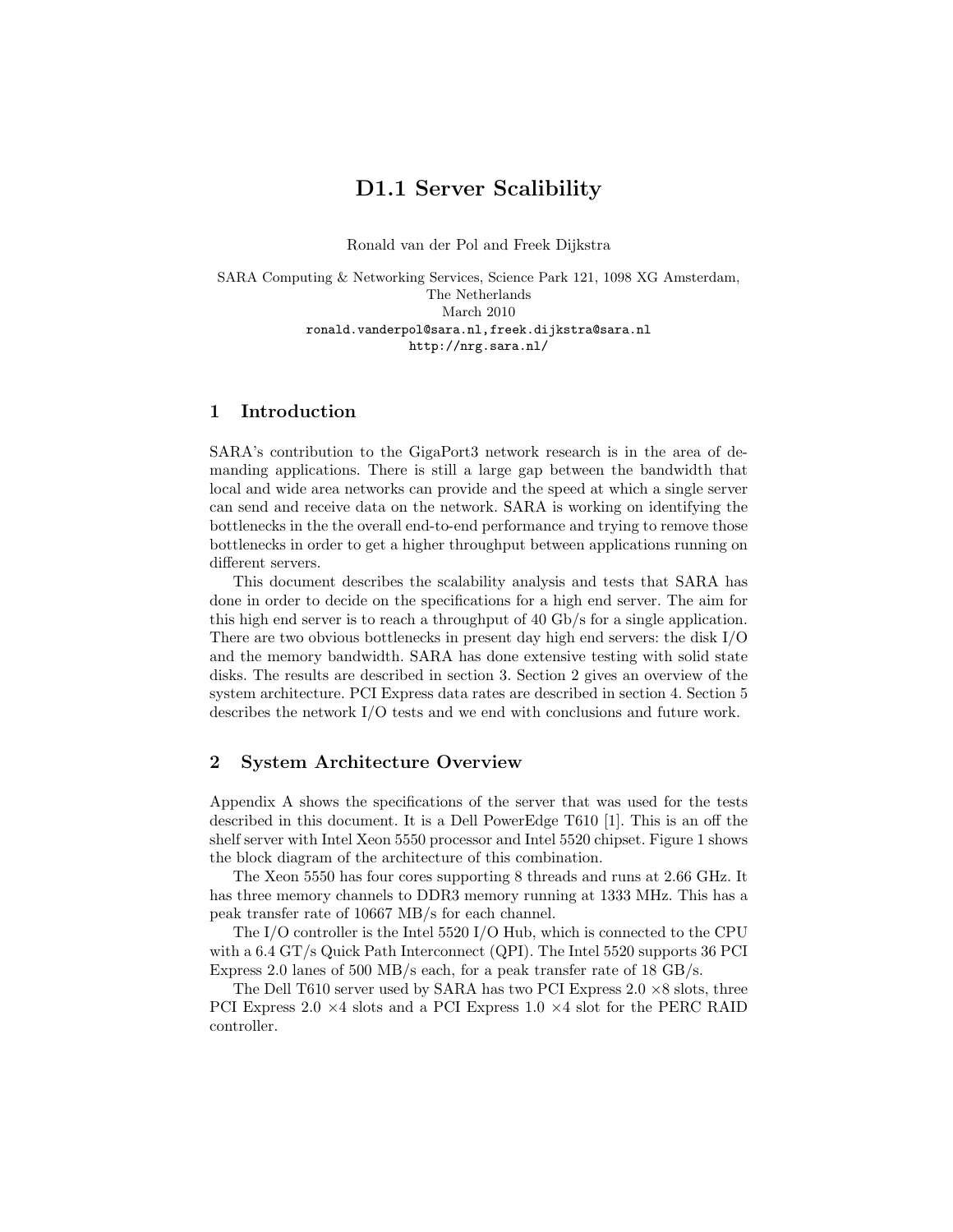

Fig. 1. Typical architecture of an Intel Xeon 5550 and 5520 chipset.

## 3 Filesystem and Disk I/O

In order to determine the scalability of multiple solid state disks several tests were done. In this section the major results and conclusions of the full report [4] are described. The filesystems with the highest throughput were BTRFS on Linux and ZFS on FreeBSD.

#### 3.1 Solid State Disks

Solid state disks (SSDs) use non-volatile NAND (flash) memory instead of the rotating magnetic platters of a mechanical hard disk drive (HDD). The major advantages of solid state disks compared to regular hard disks are low energy consumption, high reliability (due to the lack of moving parts), and near-zero access times.

For our purpose, a streaming server, we are only interested in the sustained bulk read times from disk. Despite that file systems have gone to extensive length to tune the sequential read performance for mechanical hard disk drives, earlier reports show that solid state disks still outperform mechanical hard disk drives [5, 6].

There are currently two types of SSDs available on the market, single-level cell (SLC) and multi-level cell (MLC) SSDs. SLC SSDs achieve higher write performance, while MLC SSDs have lower cost and more capacity [5]. The file read performance is roughly the same for MLC and SLC SSDs [6]. For this reason, we conducted our experiments with MLC SSDs, using Intel's X25-M SSDs.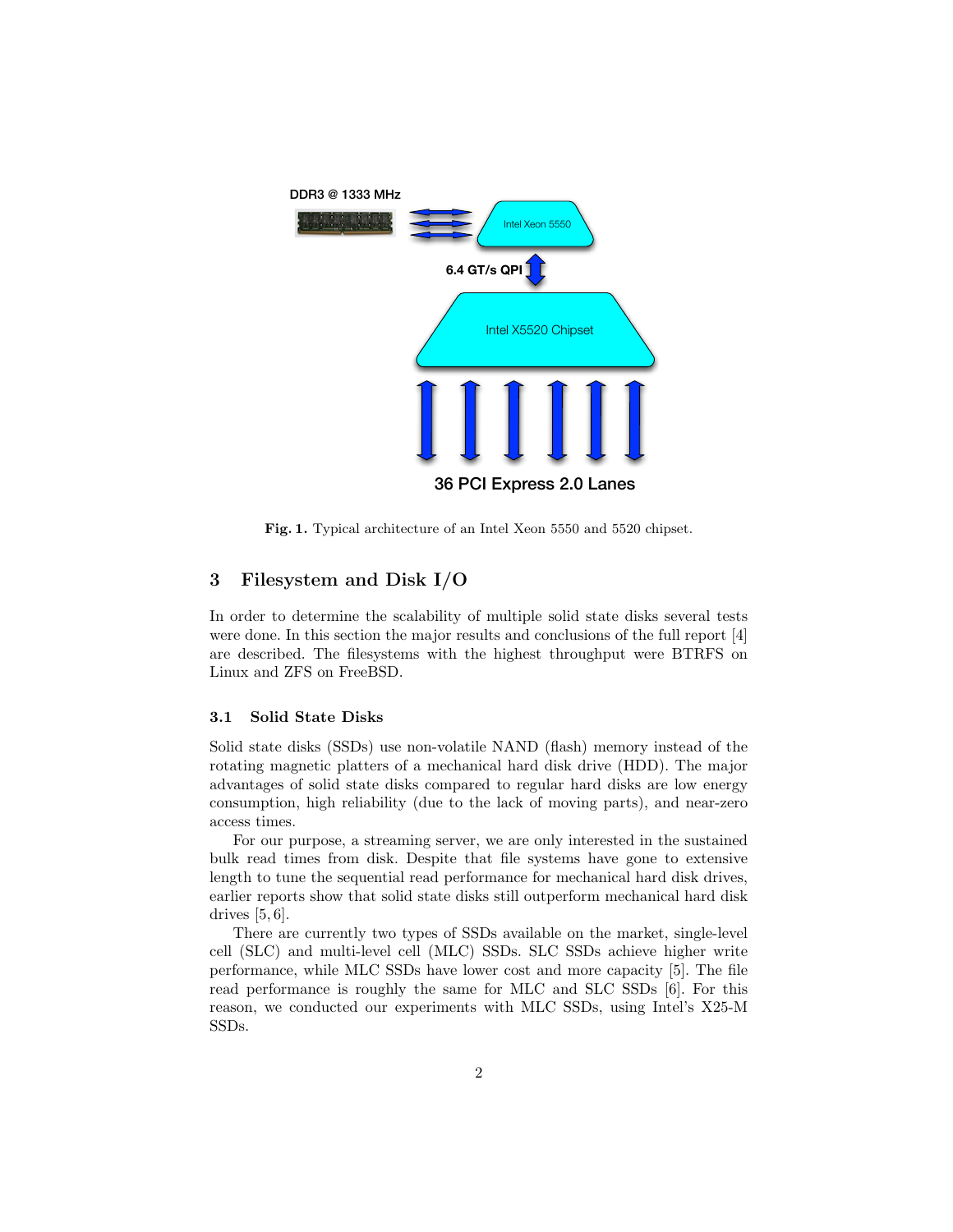The Intel specification for the X25-M SSDs claims a maximum throughput of 250 MB/s sustained read speed. External parties have achieved up to 154 MB/s in practice [6].

#### 3.2 Experimental Setup

Read performance was measured for up to six solid state or hard disk drives in various RAID configurations. All experiments were performed using the sequential read speed in the IOzone benchmark. While 'sequential' read has no meaning for solid state disks, this allowed a good comparison to mechanical hard disk drives. The Phoronix test suite was used to automate the tests. Each test was repeated three times, while verifying that the CPU usage stayed well bellow 100% (making sure that the CPU was not the bottleneck). The file size of each test was 8 or 32 GByte, well above the 6 GByte internal memory of the machine.

### 3.3 Results



Fig. 2. Disk array read performance for up to five solid state disks.

We got very good sustained read performance for a single disk, easily exceeding 200 MB/s and sometimes even over 250 MB/s. However, the read speed does not grow linearly with the number of disks, levelling off around five solid state disks.

In order to eliminate the bottleneck of a single RAID controller, two RAID controllers were used. However, this did not result in a better performance. The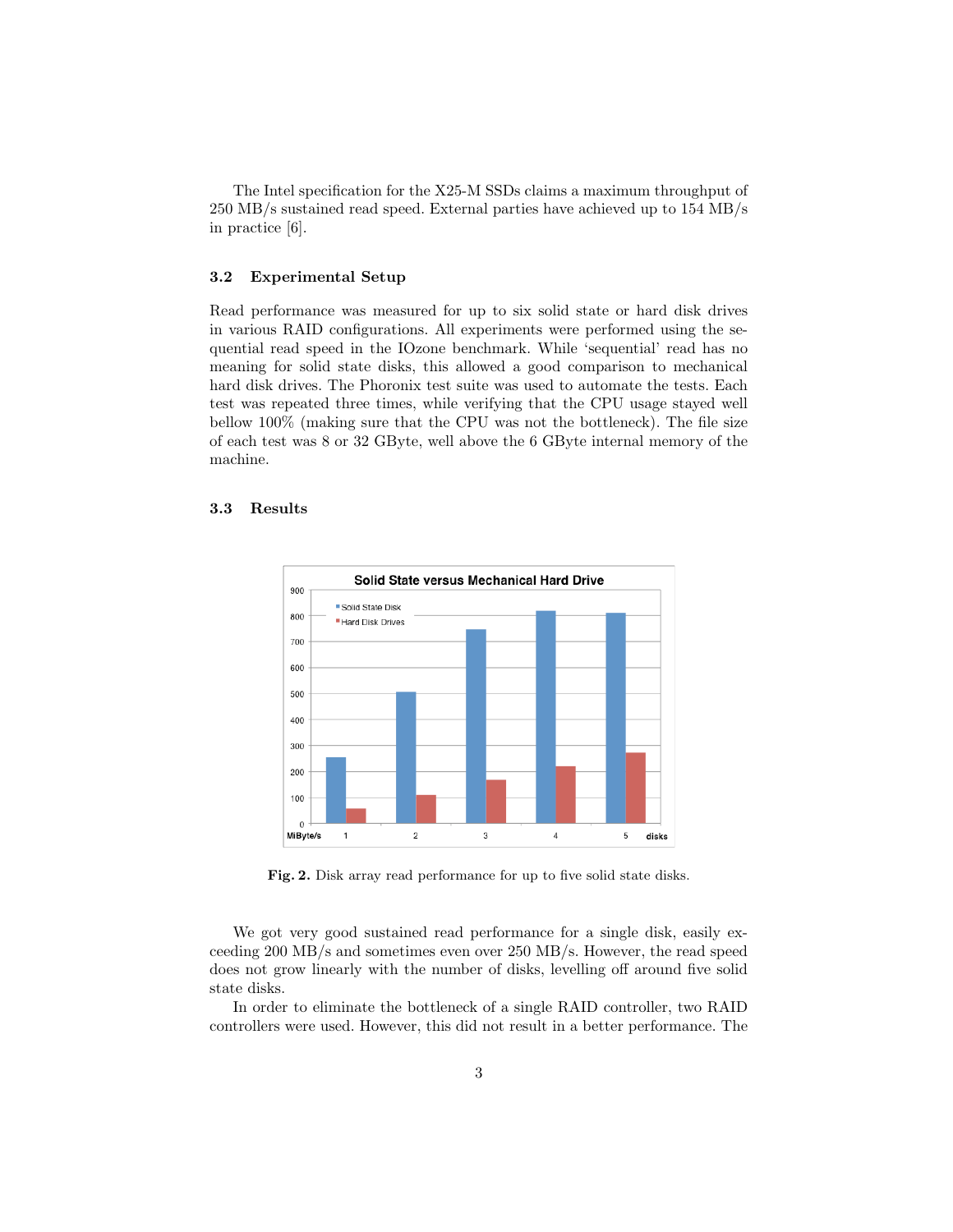

Fig. 3. Measurements for PCI Express 1.0 and 2.0



Fig. 4. Experimental setup with the RAID controller in a PCI Express 2.0 slot.

performance for Btrfs remained the same at 815 MiByte/s, and the performance of ZFS even dropped a little.

The levelling off in figure 2 occurs around 813 MiByte/s, or 6.82 Gb/s. This is close to the theoretical maximum of the PCI Express  $1.0 \times 4$  bus, so we repeated the measurement with a PCI Express  $2.0 \times 8$  slot. We used the PERC RAID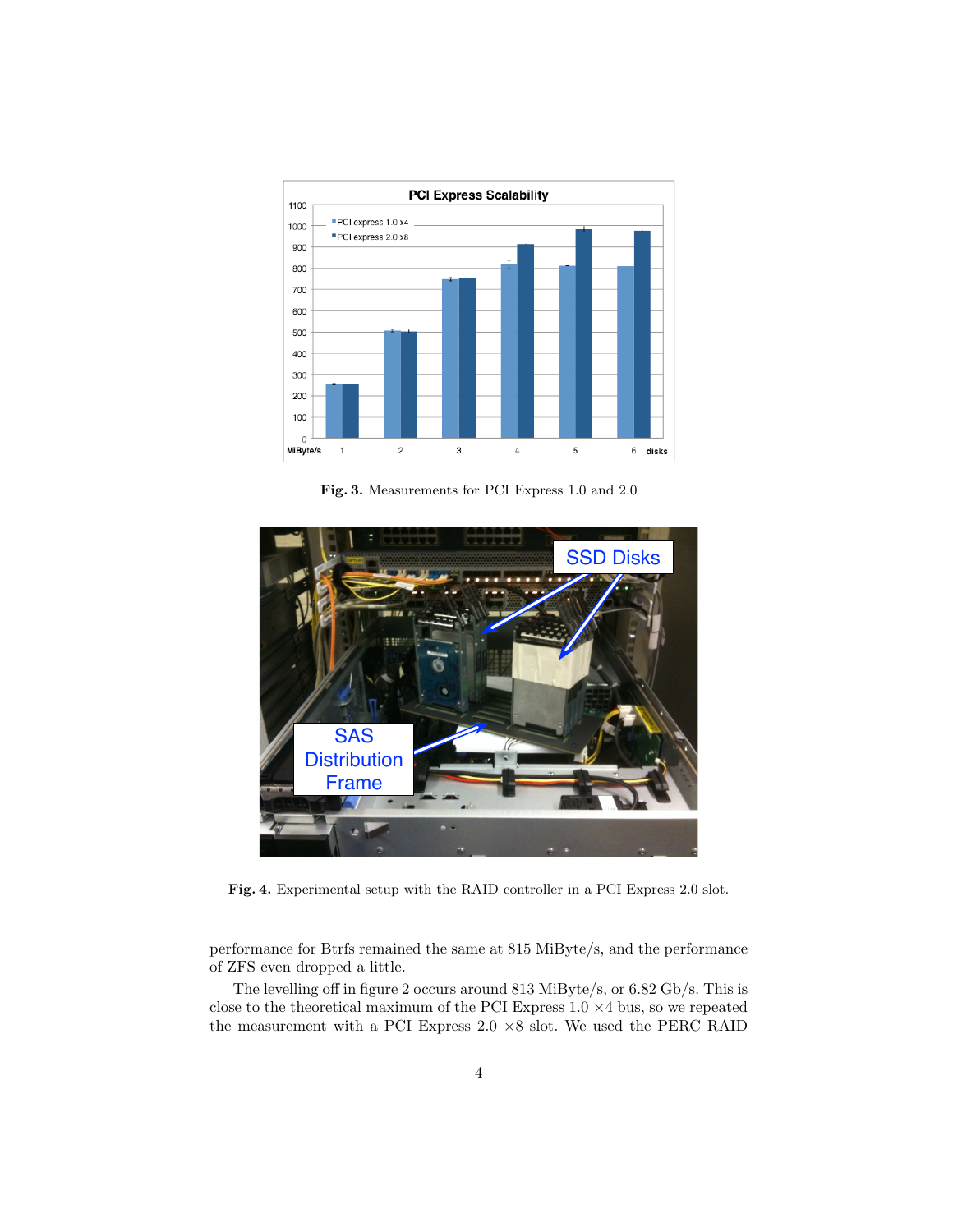card only. Because the cable between the PERC RAID controller card and the SAS distribution frame with 8 SAS connectors was too short, we had to partly disassemble the server to do the tests (see figure 4). The result of the tests was a levelling off at 980 MiByte/s instead of 813 MiByte/s, as shown in figure 3.

### 3.4 Filesystems

Both operating system and file system are involved in the disk I/O operations, and are thus in part responsible for the disk I/O performance. All current I/O queues and file systems are designed with the limitations and particularities of mechanical hard disk drives in mind. For example, lots of effort has gone into tuning the physical location of blocks on a disk (to enhance sequential read performance) and in the queueing order for disk operations (minimising the movement of arms and platters). Neither of these enhancements is of any meaning to solid state disks.

Instead, solid state disks require enhancements geared towards wear levelling and reducing the number of times a page has to be updated. The minimum write size on solid state disks is a page, which has a size of 4 kB. However, the minimum delete size is a block, which has a size of 512 kB or 128 pages. This means that in order to update a single page, the other 127 pages in the block also need to be rewritten to disk.

The most significant enhancement for solid state disks is the introduction of the trim function in the data set management command of the ATA specification. The Operating System can use the TRIM function to signal to the SSD firmware which data blocks have been deleted by the file system. The helps the SSD firmware to manage the data blocks on the disk more efficiently.



Fig. 5. Read performance with different file systems. ZFS runs under FreeBSD, the other file systems under Ubuntu Linux.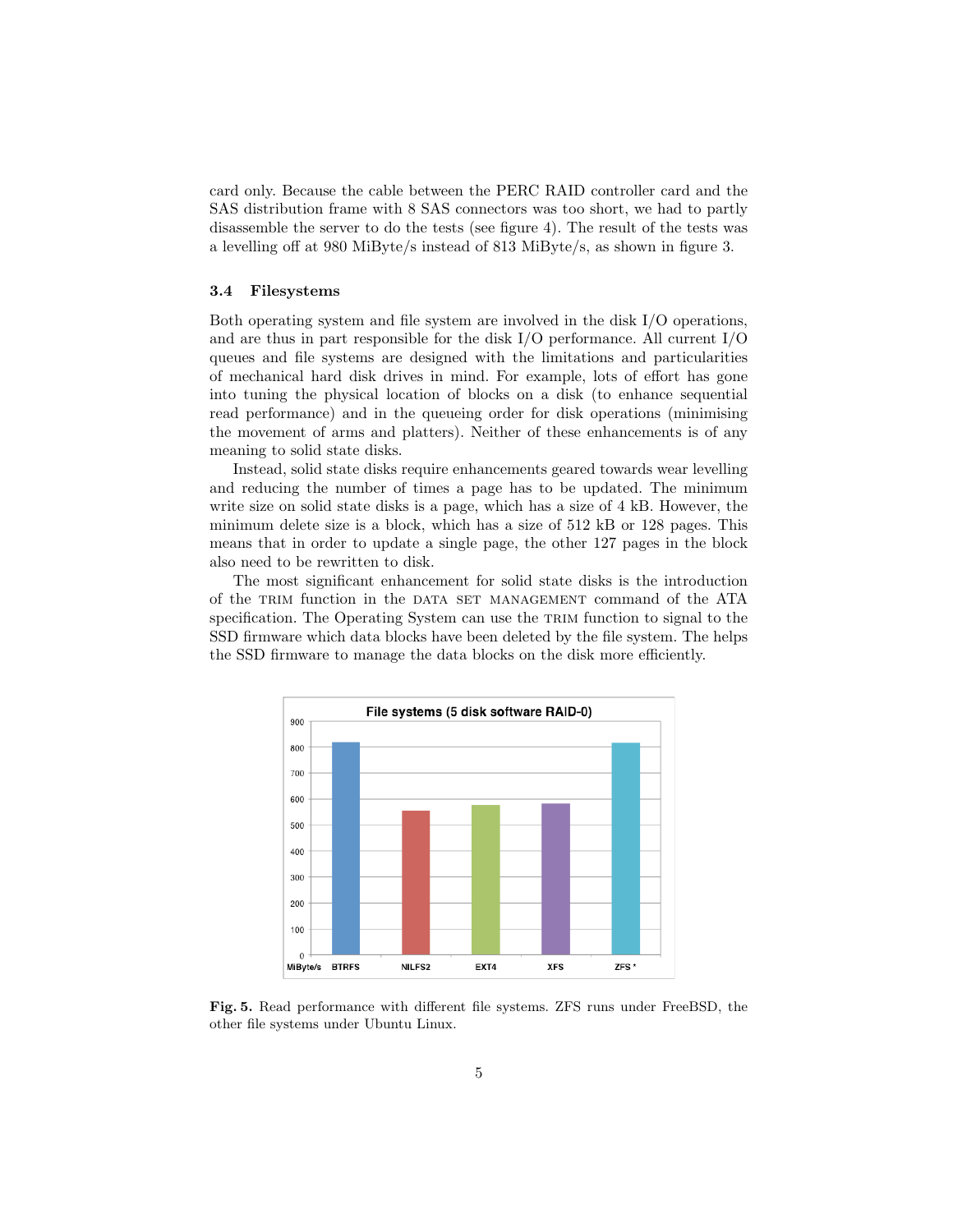The performed tests examined the following file systems:

- $-$  Ext4
- Btrfs
- Nilfs2
- XFS
- ZFS

File systems specifically designed for flash memory, such as JFFS2, UBIFS or LogFS, can not be used with SATA or ATA-based solid state disks; they can only be used on raw flash memory. All file systems were tested under Linux (Ubuntu 8.10, Linux 2.6.31), with the exception of ZFS, which was run under FreeBSD  $8.0<sup>1</sup>$ . The filesystems with the highest throughput were BTRFS on Linux and ZFS on FreeBSD.

#### 3.5 RAID Controllers

Our ultimate aim is to achieve streaming rates of well over 10 Gb/s, up to 40 Gb/s. For this reason, multiple disks are required. The chosen RAID level greatly affects the I/O performance of a disk array. Since the goal is raw speed as opposed to reliability, we choose RAID 0 for most experiments. The tests examined both hardware RAID and software RAID. For software RAID and RAIDz (as used by ZFS), the on-board RAID controller was configured as "just a bunch of disks" (JBOD), letting the software handle the RAID.

Our tests were performed using two different RAID controllers:

 $^{\rm 1}$  ZFS is not supported in the Linux kernel due to a licensing incompatibility.



Fig. 6. Comparison for hardware and software RAID.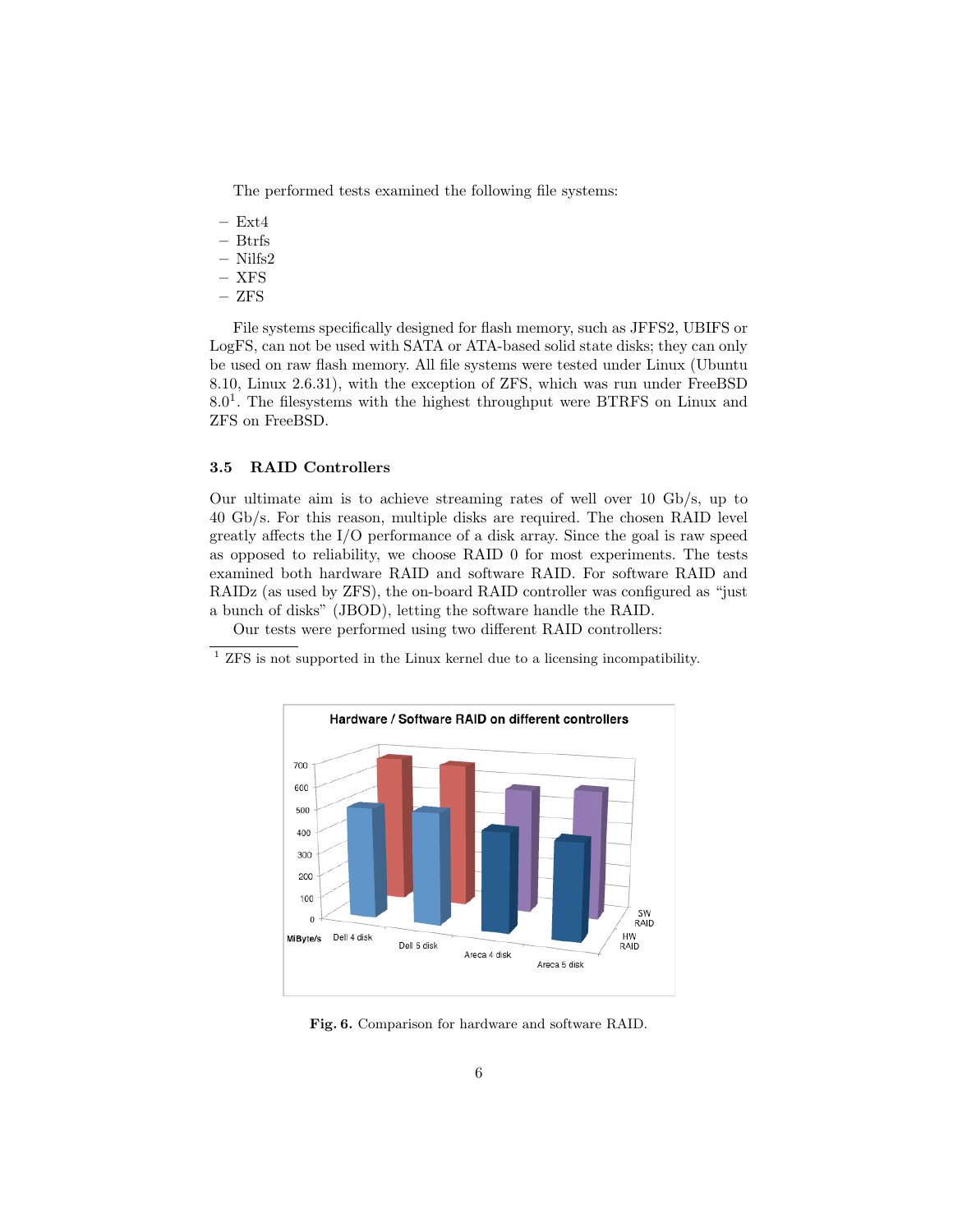- Dell PERC 6/i SAS RAID controller
- Areca ARC-1680 PCI Express SAS RAID controller

Unfortunately, the Areca ARC-1880, which is said to be better tuned for solid state disks, was not available at the time of testing.

Contrary to our expectations, the software RAID outperformed the hardware RAID. Also, the Areca ARC-1680 did not outperform the Dell PERC 6/i controller. Simultaneous use of multiple RAID cards could have indicated whether the bottleneck would be in either the RAID controller itself, or the bus in which the controller is installed. However, the results were inconclusive, with Btrfs yielding higher performance (suggesting that the RAID controller is the bottleneck), while ZFS yielding equal or even lower performance (suggesting that the PCI Express bus is the bottleneck).

## 4 PCI Express Data Rates



Fig. 7. Intel 5520 chipset PCI Express combinations

Figure 1 shows that all I/O connections to and from the CPU pass through a 6.4 GT/s Quick Path Interconnect (QPI). The Intel 5520 chipset handles the I/O and supports 36 PCI Express 2.0 lanes. Figure 7 shows how these lanes can be grouped to form the various  $\times 2$ ,  $\times 4$ ,  $\times 8$  and  $\times 16$  slots (see also figure 2-2 of [2]).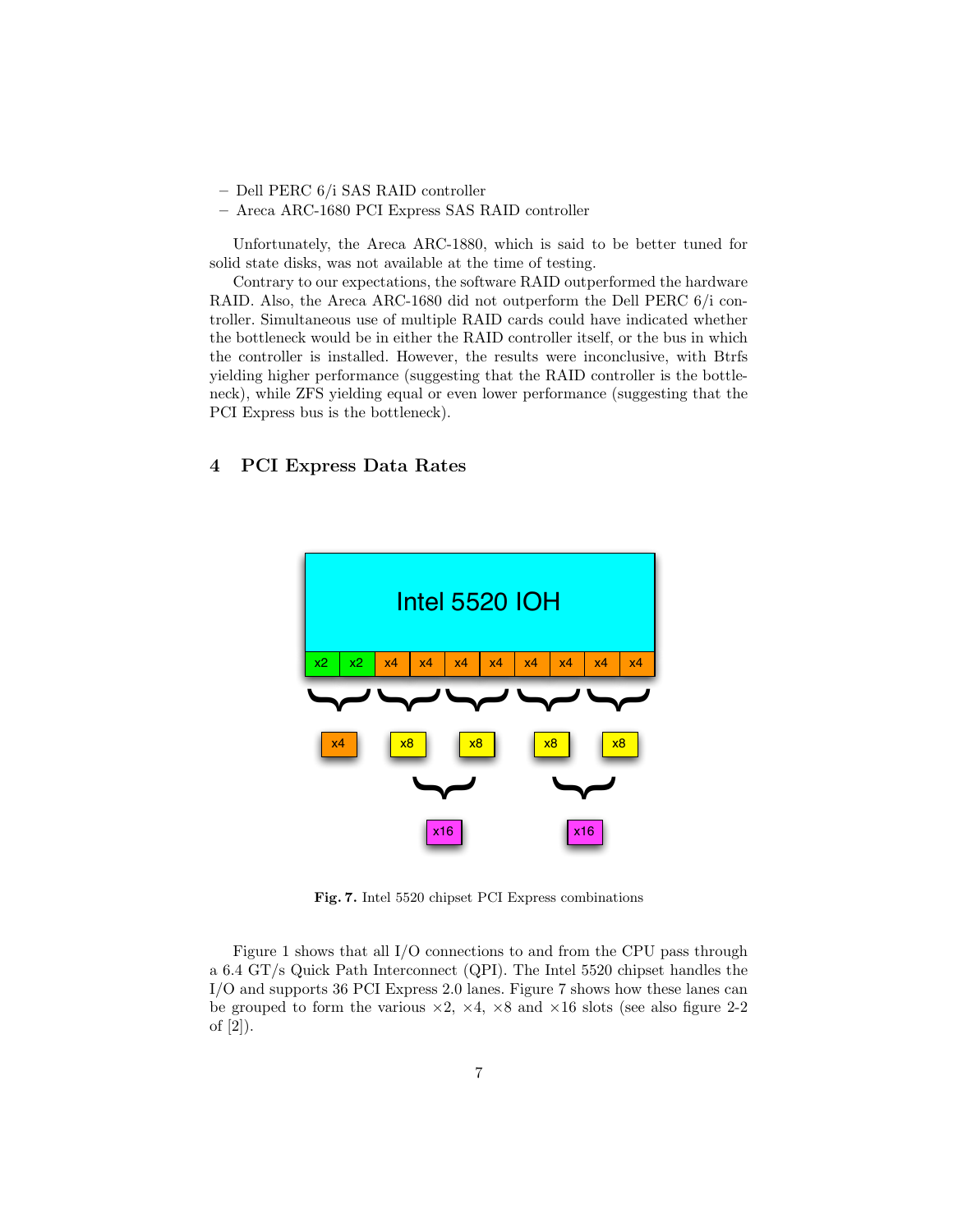In the T610 server 32 of these 36 lanes are configured as two  $\times$ 8 PCI Express 2.0 slots for full-height, full length cards, three  $\times$ 4 PCI Express 2.0 slots for full-height, half-length cards and one  $\times$  4 PCI Express 2.0 slot for the PERC controller.

PCI Express 1.0 has a clock of 2.5 GHz and operates at 2.5 GT/s. For data encoding the 10b/8b algorithm is used, which results in an effective data rate of 250 MB/s. For PCI Express 2.0 the clock rate was doubled to 5.0 GHz, resulting in 5.0 GT/s and 500 MB/s effective data rate.

This gives the following effective data rates for the various PCI Express slots, as shown in table 1. The two  $\times 8$  PCI Express 2.0 slots have an effective data rate of 32 Gb/s and the three  $\times$ 4 PCI Express 2.0 slots have an effective data rate of 16 Gb/s. This is only true when PCI Express 2.0 cards are used. When using PCI Express 1.0 cards the effective data rate is cut by half.

|                                                                    | $\times$ $\varDelta$ | ×Х |
|--------------------------------------------------------------------|----------------------|----|
| PCI Express $1.0 \vert 8 \text{ Gb/s} \vert 16 \text{ Gb/s} \vert$ |                      |    |
| PCI Express $2.0 16 \text{ Gb/s} 32 \text{ Gb/s}$                  |                      |    |

Table 1. Effective data rates of PCI Express slots

## 5 Network I/O Tests

A series of tests using multiple 10 Gb/s network cards was performed in order to investigate possible bottlenecks when using multiple NICs simultaniously. For these tests SARA had access to seven 10GE NICs of three different types [3]:

- one 10GE SR NIC (Dell E15729)
- four 10GE UTP NICs (Intel E10G41AT2)
- two dual port 10GE SFP+ NICs (Intel E10G42AFDA)

All seven cards clock at  $2.5 \text{ GHz}^2$ . This means that we can reach 10 Gb/s only in the two PCI Express  $\times 8$  slots, which have a maximum data rate of 16 Gb/s. The three PCI Express  $\times$ 4 slots are limited to a maximum data rate of 8 Gb/s when clocking at 2.5 GHz. Tests were done with two 10GE UTP NICs in the two PCI Express  $\times 8$  slots (slot 2 and slot 3) and a 10GE UTP NIC in a PCI Express  $\times$  4 slot (slot 1).

The tests were done with Ubuntu 9.10 with a Linux 2.6.31 kernel. We used the following kernel tuning parameters in /etc/sysctl.conf:

 $net.core.rmem_max = 102400000$  $net.core.wmem_max = 102400000$ net.core.rmem\_default = 524287

<sup>2</sup> despite the branding as a "PCI Express 2.0 card"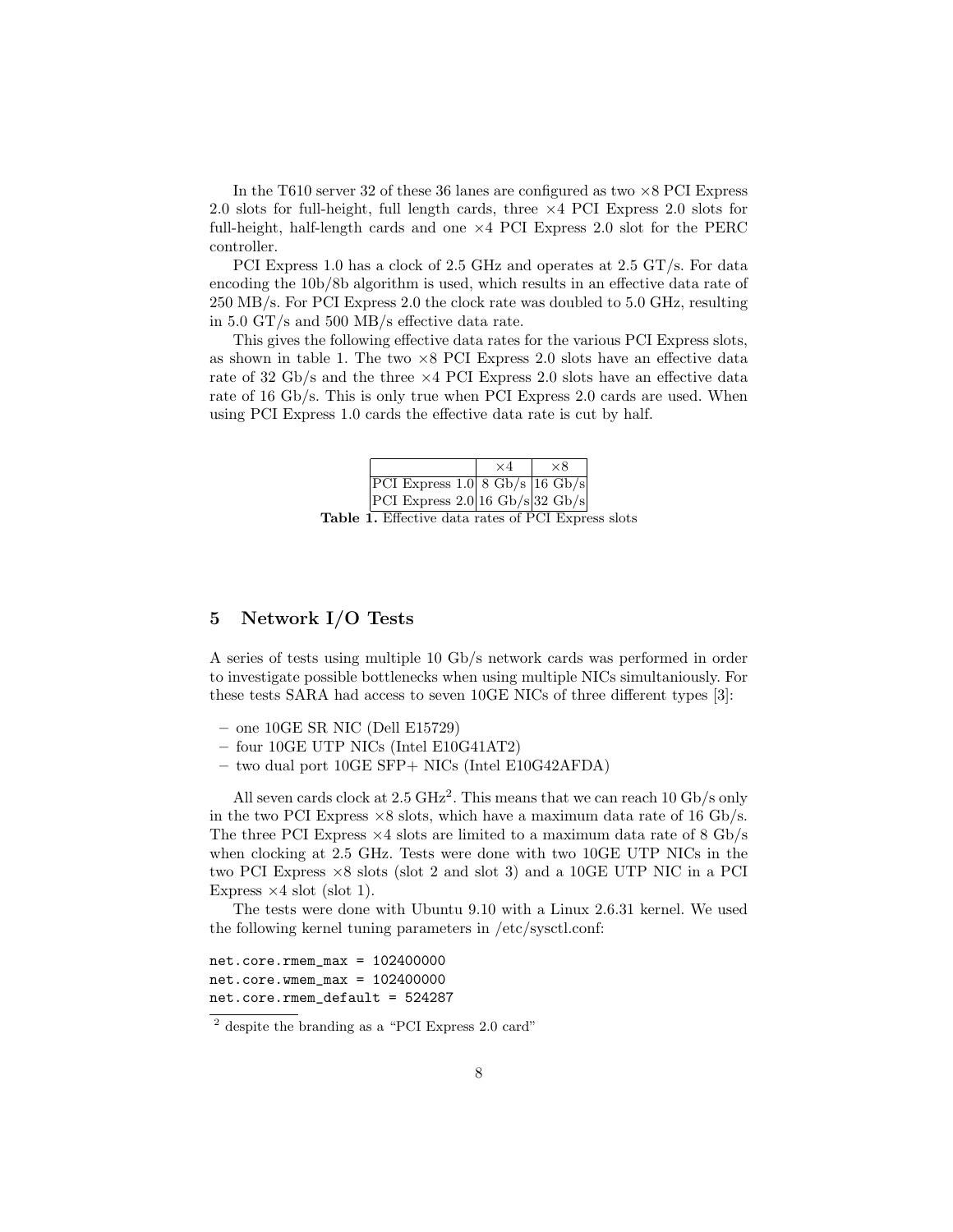```
net.core.wmem_default = 524287
net.core.optmem_max = 524287
net.core.netdev_max_backlog = 300000
```


Fig. 8. Triple network link configuration between two hosts. Since UDP is used, the data is dropped at the switch.

All tests were done using UDP traffic and an MTU of 9000 bytes. Three iperf streams were used, one for each of the three interfaces. The following arguments were used:

### sender\$ iperf -u -i 1 -t 300 -c 10.20.20.133 -1 63K -w 200K -b 10000M receiver\$ iperf -u -s -B 10.20.20.133 -l 63K -w 200K

The results are presented in table 2. This shows that SARA was able to reach

|                                                                                              | slot 1 | $\vert \text{ slot } 2 \vert$ | $\sqrt{3}$ | total |  |  |
|----------------------------------------------------------------------------------------------|--------|-------------------------------|------------|-------|--|--|
| no CPU pinning $(6.74 \text{Gb/s}   9.24 \text{Gb/s}   9.23 \text{Gb/s}   25.21 \text{Gb/s}$ |        |                               |            |       |  |  |
| with CPU pinning 6.91 Gb/s 9.93 Gb/s 9.93 Gb/s $26.77$ Gb/s                                  |        |                               |            |       |  |  |
| <b>Table 2. UDP</b> Throughput                                                               |        |                               |            |       |  |  |

full 10G throughput on both PCI Express ×8 slots and slightly less than 7 Gb/s on the PCI Express  $\times$ 4 slot. This slot has a theoretical maximum data rate of 8 Gb/s. The effect on CPU usage was also investigated. The server has a single Xeon 5550 processor, which has 4 cores (and 8 threads). When the iperf processes were started without pinning them to a particular core, the CPU usage was as shown in table 3. When we used CPU pinning with taskset, this resulted in a CPU usage as shown in table 4. The idea of pinning is to force the distribution of the processes over the cores in the most efficient way with respect to CPU load and possible I/O bottlenecks [7]. Linux assigns CPU 0 and CPU 4 to the two threads of core 0, CPU 1 and CPU 5 to core 1, CPU 2 and CPU 6 to core 2 and CPU 3 and CPU 7 to core 3. The following commands were used to pin each of the three iperf processes to a particular core:

\$ taskset 0x00000002 iperf .... \$ taskset 0x00000004 iperf .... \$ taskset 0x00000008 iperf ....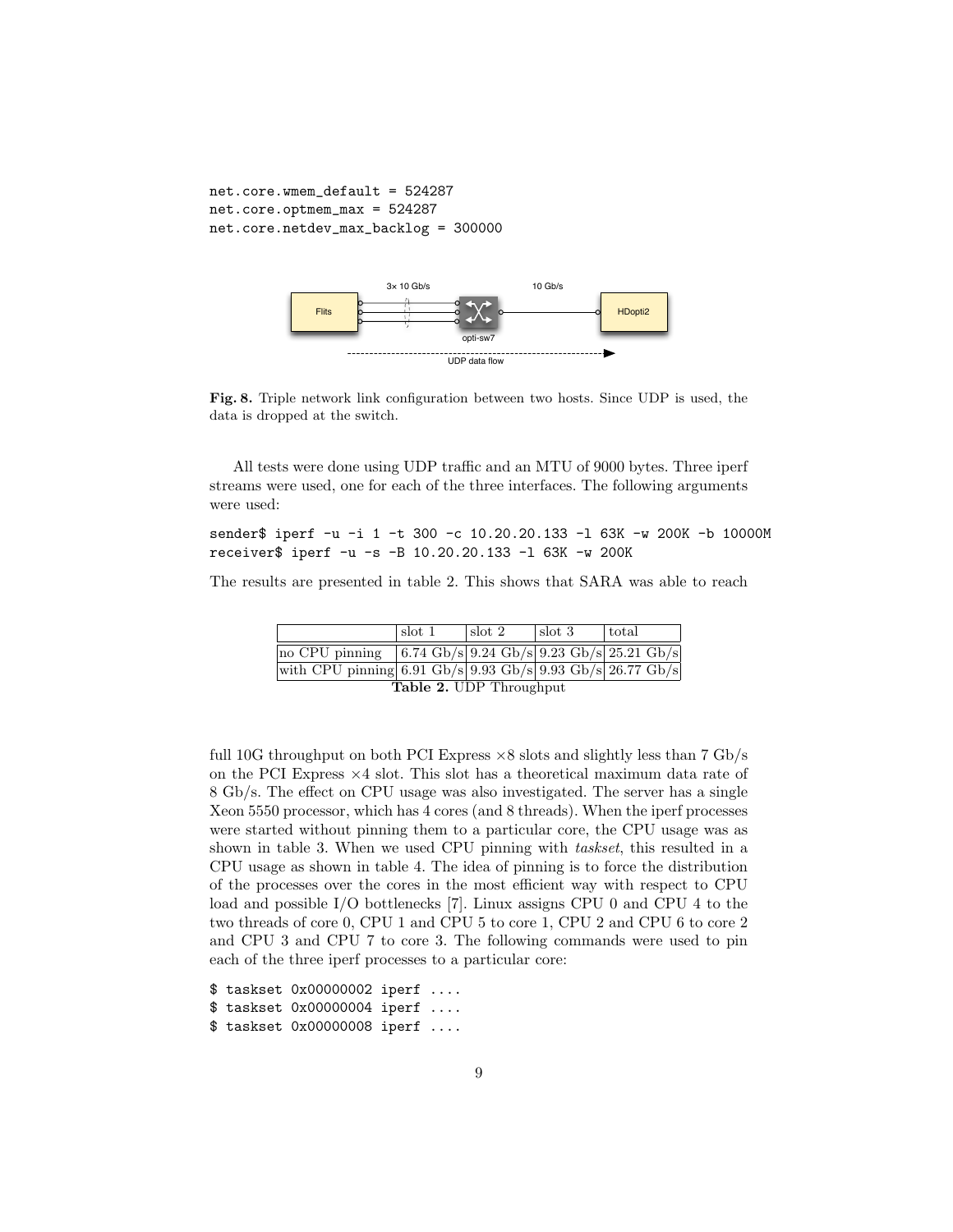|                  |                  | id user system nice |                  |            |                  | idle iowait hardware | software steal     |     |
|------------------|------------------|---------------------|------------------|------------|------------------|----------------------|--------------------|-----|
|                  |                  |                     |                  |            |                  |                      | IRQ interrupt time |     |
| CPU <sub>0</sub> | 2.0              | 60.8                | 0.0              | 12.0       | 0.0              | 0.7                  | 24.6               | 0.0 |
| <b>CPU</b>       | 2.0              | 4.6                 | 0.0 <sub>l</sub> | 91.4       | 0.0              | 0.0                  | 2.0                | 0.0 |
| CPU 2            | 0.0              | 3.9                 | 0.0 <sub>l</sub> | 96.1       | 0.0              | 0.0                  | 0.0                | 0.0 |
| CPU <sub>3</sub> | 0.0 <sub>l</sub> | 2.6                 | 0.0 <sub>l</sub> | 97.4       | 0.0              | 0.0                  | 0.0                | 0.0 |
| CPU<br>4         | 0.0              | 3.1                 | 0.0 <sub>l</sub> | 96.2       | 0.0              | 0.0                  | 0.6                | 0.0 |
| CPU -<br>5       | 0.7              | 0.3                 | 0.0 <sub>l</sub> | 99.0       | 0.0              | 0.0                  | 0.0                | 0.0 |
| CPU <br>6        | 0.01             | 0.01                |                  | 0.01100.01 | 0.0              | 0.0                  | 0.0                | 0.0 |
| CPU 7            | 0.0              | 0.0                 |                  | 0.0 100.0  | 0.0 <sub>l</sub> | 0.0                  | 0.0                | 0.0 |

Table 3. CPU Usage Without Pinning

|                              |                  | id user system nice |                  |           |     | idle iowait hardware software steal |                    |     |
|------------------------------|------------------|---------------------|------------------|-----------|-----|-------------------------------------|--------------------|-----|
|                              |                  |                     |                  |           |     |                                     | IRQ interrupt time |     |
| $\overline{\text{CPU}}$ 0    | 0.3 <sub>l</sub> | 0.0                 | 0.0              | 99.0      | 0.0 | 0.0                                 | 0.7                | 0.0 |
| CPU 1                        | 0.6 <sub>l</sub> | 34.6                | 0.0              | 9.8       | 0.0 | 0.0                                 | 5.1                | 0.0 |
| CPU <sub>2</sub>             | 2.9              | 31.0                | 0.0              | 59.6      | 0.0 | 0.0                                 | 6.6                | 0.0 |
| $ {\rm CPU} $                | 0.0 <sub>l</sub> | 19.2                | 0.0              | 76.3      | 0.0 | 0.0                                 | 4.5                | 0.0 |
| <b>CPU</b><br>$\overline{A}$ | 2.0 <sub>l</sub> | 0.0                 | 0.0              | 98.0      | 0.0 | 0.0 <sub>l</sub>                    | 0.0                | 0.0 |
| CPU <sub>5</sub>             | 0.0              | 0.0                 |                  | 0.0 100.0 | 0.0 | 0.0                                 | 0.0                | 0.0 |
| CPU 6                        | 0.0 <sub>l</sub> | 0.01                |                  | 0.0 100.0 | 0.0 | 0.0                                 | 0.0                | 0.0 |
| <b>CPU</b>                   | 0.0              | 0.0                 | 0.0 <sub>l</sub> | 100.0     | 0.0 | 0.0                                 | 0.0                | 0.0 |

Table 4. Pinning each iperf to a specific core

This pins the first iperf to CPU 1 (core 1), the second iperf to CPU 2 (core 2) and the third iperf to CPU 3 (core 3).

## 6 Conclusions

The purpose of the work described in this document was to investigate bottlenecks in an off the shelf server when trying to transfer data from disk to network with higher than 10 Gb/s speeds. For this work SARA used a single processor Intel Xeon 5550 based server with Intel 5520 chipset and various 10GE NICs. For the disk I/O tests six Intel X25-M G2 Solid State Disks were used.

SARA was able to reach a network I/O throughput of 26.77 Gb/s with three 10GE NICs and a disk I/O throughput of 8.22 Gb/s with 6 SSD disks. Based on these results, SARA expects to be able to reach 40 Gb/s of network I/O with two dual port PCI Express  $2.0 \times 8$  NICs. As expected, getting the data from disk with this speed is probably going to be more of a challenge. This probably requires 5 to 6 PCI Express  $2.0 \times 8$  RAID controller cards and 40 to 50 SSD disks. Finding a motherboard with 7 to 8 PCI Express  $2.0 \times 8$  slots may be difficult.

The PCI Express I/O turned out the major cause of lower than expected thoughputs. Although the various 10GE NICs were advertised as PCI Express 2.0 cards, it turned out they were all using 2.5 GHz clocking, which resulted in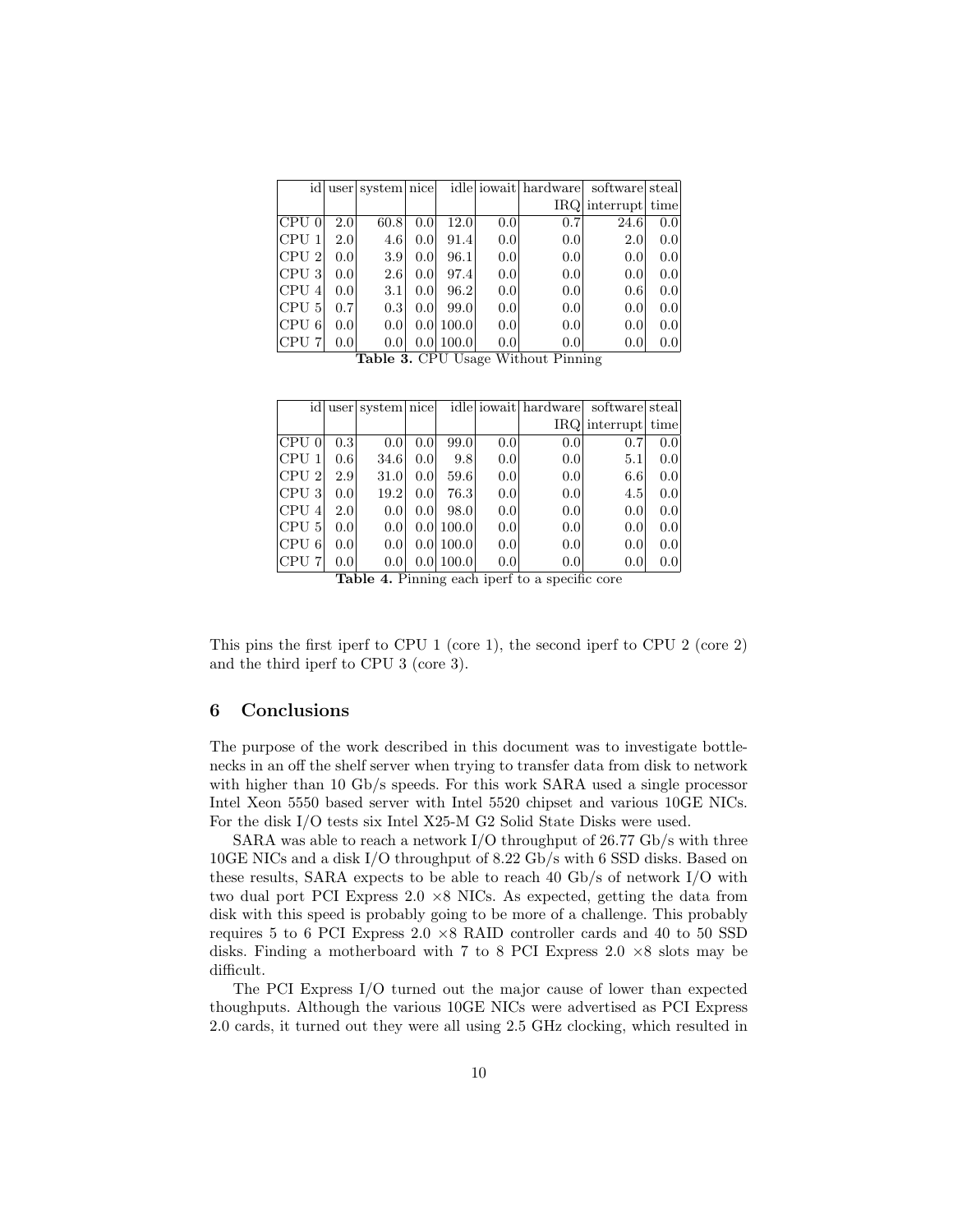PCI Express 1.0 data rates. Therefore, it was important to insert these cards in one of the two  $\times 8$  slots in order to reach 10 Gb/s throughput. The  $\times 4$  slots are limited to 8 Gb/s data rate when using 2.5 GHz clocking.

With the SSD disk I/O tests we also experienced the effect of PCI Express slots with limited data rates. With the PERC RAID controller in a  $\times 4$  slot the throughput leveled off at around 6.8 Gb/s. With the PERC RAID controller in a  $\times$ 4 slot the leveling off accured at around 8.2 Gb/s. At this moment, we are not sure why there is still leveling off in a  $\times 8$  slot. The data rate of a PCI Express 2.0  $\times$ 8 slot is 16 Gb/s.

In the tests that SARA has done so far, there was no evidence that the processor or memory was a bottleneck, although pinning processes to particular cores might be needed to take full advantage of the multi-core architecture.

The results of this work are used to buy a new high end server. With this server SARA plans to stream scientific visualisation data at speeds of up to 40 Gb/s. In order to decide on the specifications of this server, several additional tests need to be done. SARA will continue the network tests with a true PCI Express 2.0 dual port 10GE adapter. Such a card should be able to reach 20 Gb/s in a PCI Express  $2.0 \times 8$  slot. SARA will also do addtional testing with a high end RAID controller that is capable of using the full capacity of both the PCI Express slot and the SATA/SAS speed.

### 7 Acknowledgments

This work was funded by the GigaPort3 project. Pieter de Boer helped with the architecture analysis. Igor Idziejczak and Mark Meijerink helped with network tests. Daan Muller and Sebastian Carlier performed the original SSD tests described in section 3. The Areca 1680 RAID controller used for some tests was lend to us by WebConnexxion.

## 8 Appendix A

Specifications of the Dell T610 server that was used for the solid state disk throughput tests.

- Intel Xeon  $\times 5550$  2.66GHZ
- 6 GB (3 x 2 GB) DDR3 @ 1333 MHz
- $-$  2x 2.5" 7200 RPM 250 GB SATA Hard Disks
- $-$  6x 2.5" 160 GB Intel X25-M G2 Solid State Disks
- 1x PERC 6/i SAS RAID Controller Card 256MB PCIe
- $-$  1x 10GE SR NIC  $\,$
- 4x 10GE UTP NICs
- $-2x$  dual port 10GE SFP+ NICs